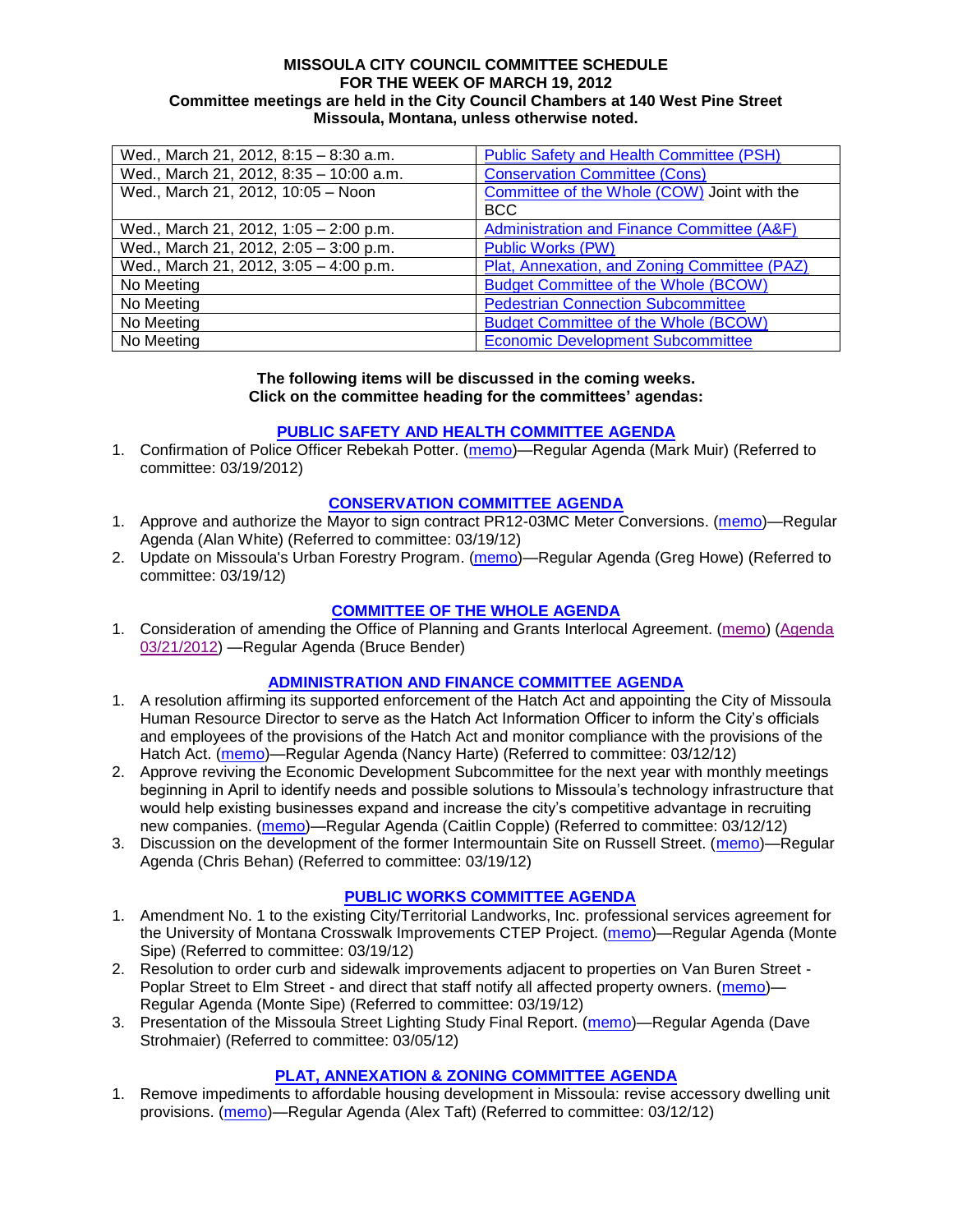## \*\*\*\*\*\*\*\*\*\*\*\*\*\*\*\*\*\*\*\*\*\*\*\*\*\*

#### **The following items have been referred to City Council committees, but the committees will not discuss them in the coming week:**

## **PUBLIC SAFETY AND HEALTH COMMITTEE**

- 1. Police Department Update Ongoing in Committee. (Mark Muir)
- 2. Fire Department Update Ongoing in Committee (Jason Diehl)
- 3. Health Department Update Ongoing in Committee. (Ellen Leahy)
- 4. Eat Smart Coalition information. [\(memo\)](http://www.ci.missoula.mt.us/DocumentView.aspx?DID=6776)—Regular Agenda (Jason Wiener) (Referred to committee: 07/11/2011)
- 5. Discuss revisiting cell phone restrictions. [\(memo\)](http://www.ci.missoula.mt.us/DocumentView.aspx?DID=7420) Regular Agenda (Dave Strohmaier) (Referred to committee: 10/17/11)
- 6. Discuss air quality issues related to railroad operations in and through Missoula. [\(memo\)](http://www.ci.missoula.mt.us/DocumentView.aspx?DID=7495)—Regular Agenda (Dave Strohmaier) (Referred to committee: 10/24/11)
- 7. Discussion with Crime Victim Advocate Office. [\(memo\)](http://www.ci.missoula.mt.us/DocumentView.aspx?DID=8109)—Regular Agenda (Jon Wilkins)(Referred to committee: 02/06/12)

## **CONSERVATION COMMITTEE**

- 1. Discuss the city's strategy to complete a boundary survey of Greenough Park. [\(memo\)](http://www.ci.missoula.mt.us/DocumentView.aspx?DID=5875)—Regular Agenda (Dave Strohmaier) (Referred to committee: 04/04/2011)
- 2. Approve and authorize the Mayor to sign an amendment to the agreement with Territorial Landworks, Inc. (TLI) in an amount not to exceed \$136,702.37 for professional services, including engineering, surveying, and construction management for Project #PR 08-02 GCT, Grant Creek Trail, CTEP #STPE 8199(105). [\(memo\)](http://www.ci.missoula.mt.us/DocumentView.aspx?DID=7494)—Regular Agenda (Dave Shaw) (Referred to committee: 10/24/11)

## **PLAT, ANNEXATION & ZONING COMMITTEE**

- 1. Annexation. (see separate list at City Clerk's Office for pending annexations) (Ongoing in Committee)
- 2. Ongoing discussion of City planning issues with members of the Planning Board.—Regular Agenda (Bob Jaffe) (Referred to committee: 3/20/06)
- 3. Amendment Article 7. Error Corrections and Adjustments to the subdivision regulations to allow for restrictions or conditions placed on a plat by the governing body to be amended or removed by a future council. [\(memo\)](http://www.ci.missoula.mt.us/DocumentView.aspx?DID=7568)—Regular Agenda (Lyn Hellegaard) (Referred to committee: 11/07/11)

## **ADMINISTRATION AND FINANCE COMMITTEE**

- 1. Approve claims. (Ongoing) (Consent Agenda)
- 2. Approve journal vouchers. (Ongoing) (Consent Agenda)
- 3. Approve budget transfers. (Ongoing) (Consent Agenda)
- 4. Amend Council rules to change the Council's regular meeting schedule to two meetings per month [\(memo\)](http://www.ci.missoula.mt.us/DocumentView.aspx?DID=4027).—Regular Agenda (Marty Rehbein) (Referred to committee: 06/07/10)
- 5. Discuss the disposition of surplus city land. [\(memo\)](http://www.ci.missoula.mt.us/DocumentView.aspx?DID=4862)—Regular Agenda (Nancy Harte) (Referred to committee: 10/25/10)
- 6. Review the city's current policy for charging the public for various city-produced documents [\(memo\)](http://www.ci.missoula.mt.us/DocumentView.aspx?DID=5143) Regular Agenda (Dave Strohmaier) (Referred to committee: 12/06/10)
- 7. Review Missoula's insurance experience, particularly work comp; propose improvements if warranted. [\(memo\)](http://www.ci.missoula.mt.us/DocumentView.aspx?DID=6381)—Regular Agenda (Ed Childers) (Referred to committee: 05/09/2011)

## **PUBLIC WORKS COMMITTEE**

- 1. Resolution to change the speed limit on Reserve Street between Brooks and  $39<sup>th</sup>$  Street. [\(memo\)](http://www.ci.missoula.mt.us/DocumentView.aspx?DID=5418) Regular Agenda (Wayne Gravatt) (Referred to committee: 01/24/2011)
- 2. Discuss the timing of various traffic lights around the city. [\(memo\)](http://www.ci.missoula.mt.us/DocumentView.aspx?DID=7322)—Regular Agenda (Bob Jaffe) (Referred to committee: 09/26/2011)
- 3. Discuss the school speed zones. [\(memo\)](http://www.ci.missoula.mt.us/DocumentView.aspx?DID=7321)—Regular Agenda (Bob Jaffe) (Referred to committee: 09/26/11)
- 4. Direct Public Works staff to begin the process necessary to reduce speed limit on Hillview Way from 35 to 25 mph (limited to the section north of Chief Charlo School). [\(memo\)](http://www.ci.missoula.mt.us/DocumentView.aspx?DID=8490)—Regular Agenda (Caitlin Copple)